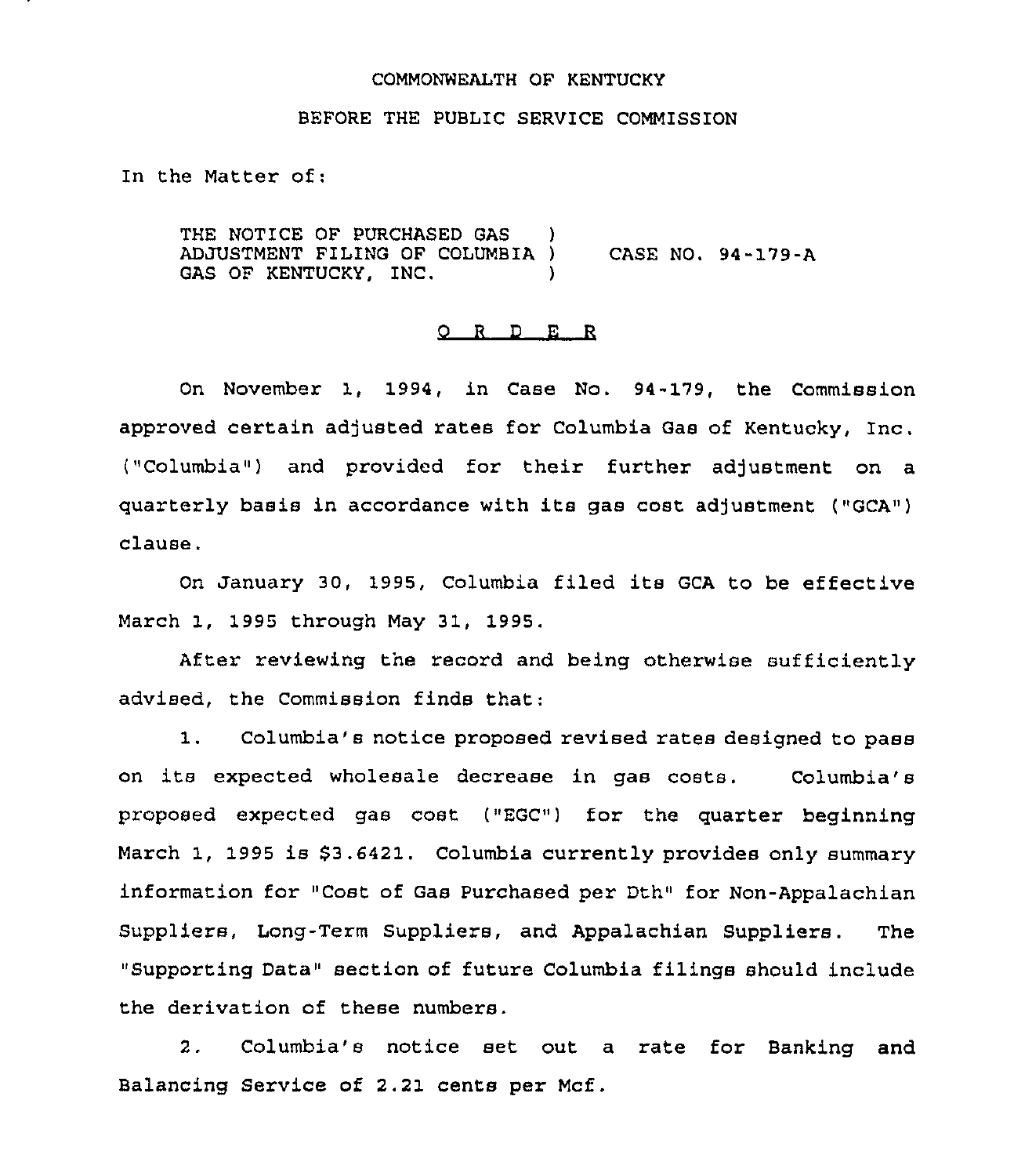3. Columbia's notice set out total fixed charged refund adjustments of (11.43) cents per Mcf for sales customers and (7.78) cents per Mcf for transportation customers which reflect previous fixed charge refund adjustments.

4. Columbia's notice set out its annual actual cost adjustment ("ACA") of 11.0 cents per Mcf that was approved to be effective September 1, 1994.

5. Columbia's notice set out a current balancing adjustment ("BA") of 3.39 cents per Ncf to collect remaining under-recoveries from previous actual and balancing adjustments.

6. Columbia's notice contained no current refund adjustment. The total refund adjustment of 30.62 cents per Ncf reflects a previous quarter refund adjustment.

7. Columbia's notice set out a Special Agency Service refund adjustment of .05 cent per Ncf .

8. These adjustments produce a gas cost recovery rate ("GCR") of \$3.3650, 46.54 cents per Ncf less than the prior rate.

9. The rate adjustments in the Appendix to this Order are fair, just, and reasonable, in the public interest, and should be approved for gas supplied on and after March 1, 1995.

IT IS THEREFORE ORDERED that:

1. The rates in the Appendix to this Order are fair, just, and reasonable, and are effective for gas supplied on and after March 1, 1995.

 $-2-$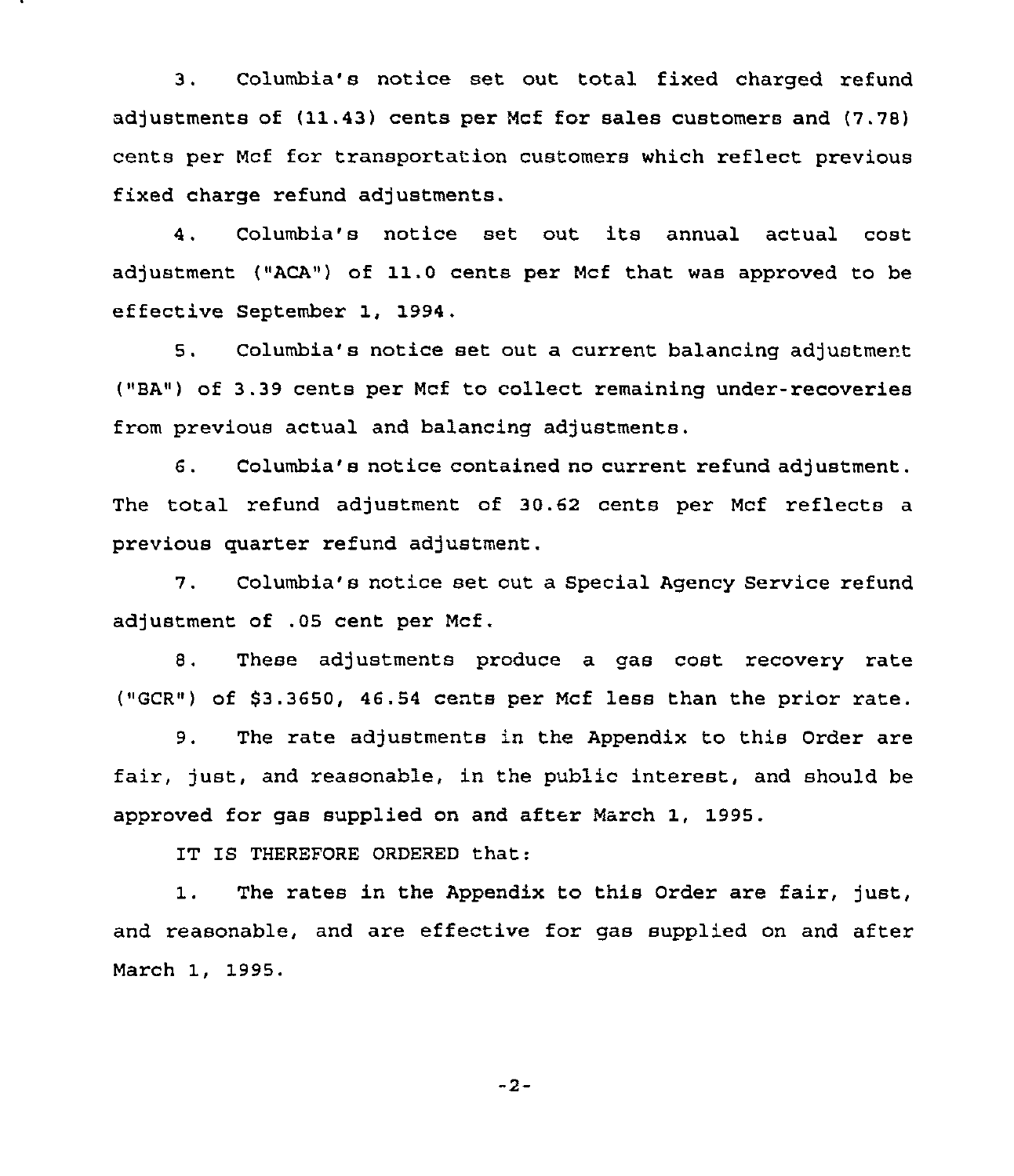2. Within 30 days of the date of this Order, Columbia shall file with this Commission its revised tariffs setting out the rates authorized in this Order.

3. Columbia's future GCA filings shall include the supplier cost support as required herein.

Done at Frankfort, Kentucky, this 27th day of February, 1995.

PUBLIC SERVICE COMMISSION  $V$ ibe Chairm

K Breadfull **Comm1** 

ATTEST:

Executive Director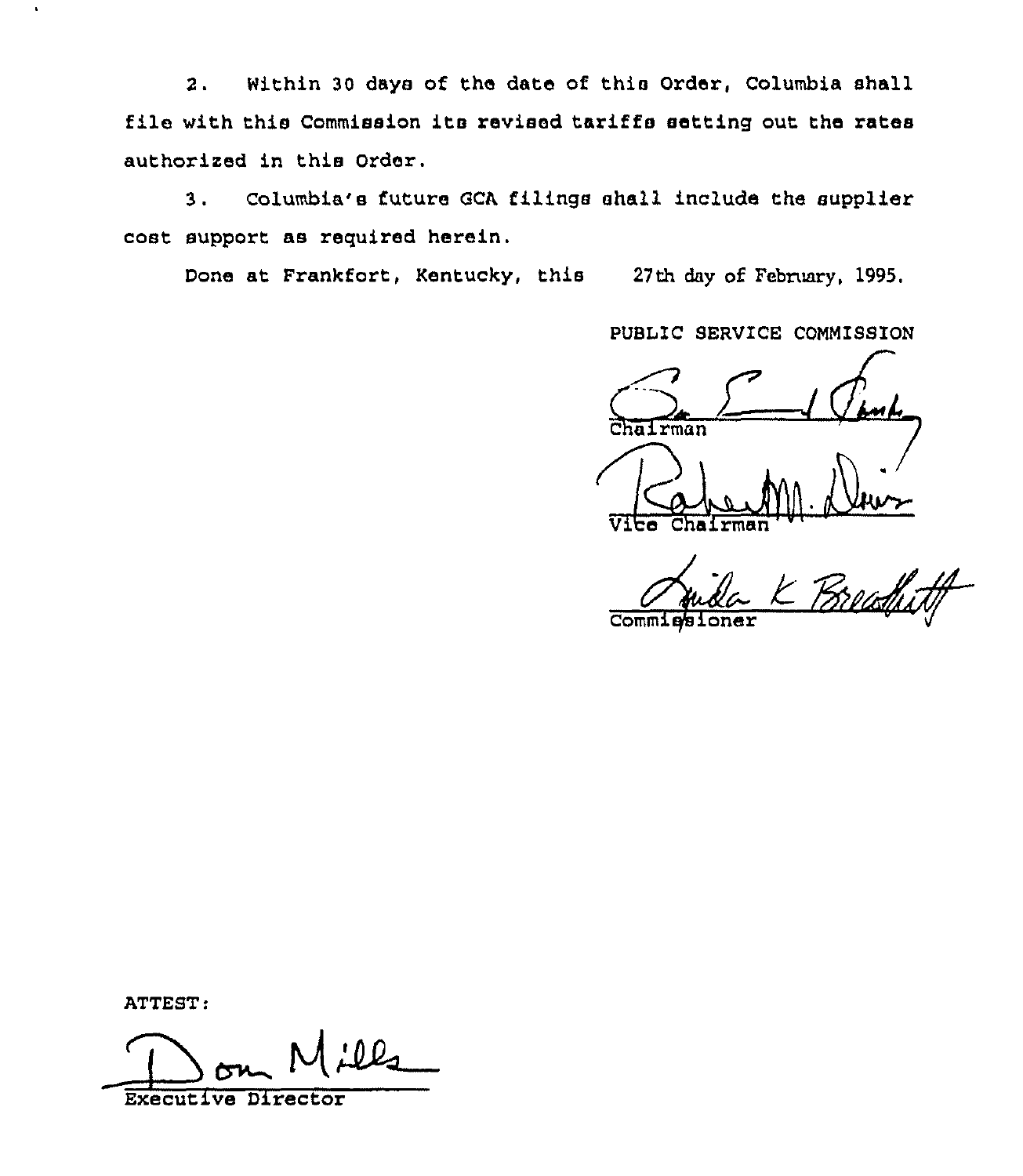### APPENDIX

# APPENDIX TO AN ORDER OF THE KENTUCKY PUBLIC SERVICE COMMISSION IN CASE NO. 94-179-A DATED 02/27/95

The following rates and charges are prescribed for the customers in the area served by Columbia Gas of Kentucky, Inc. All other rates and charges not specifically mentioned herein shall remain the same as those in effect under authority of this Commission prior to the effective date of this Order.

## CURRENTLY EFFECTIVE BILLING RATES

|                                                                                                                                                               | Base Rate<br>Charge                           | Demand                                  | Gas Cost Adjustment<br>Commodity                                                  | Total<br>Billing<br>Rate                      |
|---------------------------------------------------------------------------------------------------------------------------------------------------------------|-----------------------------------------------|-----------------------------------------|-----------------------------------------------------------------------------------|-----------------------------------------------|
| <b>SCHEDULE GSR</b>                                                                                                                                           |                                               |                                         |                                                                                   |                                               |
| First 1 Mcf or less per mo. \$8.10<br>Over 1 Mcf per mo.                                                                                                      | 1.95.4                                        |                                         | $$1.4044$ \$ 1.9606 \$11.4650<br>$1.4044$ 1.9606                                  | 5.3194                                        |
| RATE SCHEDULE GSO                                                                                                                                             |                                               |                                         |                                                                                   |                                               |
| Commercial or Industrial<br>First 1 Mcf or less<br>Next 49 Mcf per mo.<br>Next 350 Mcf per mo.<br>Next 600 Mcf per mo.<br>Over 1,000 Mcf per mo.              | 22.00<br>1.9544<br>1.8910<br>1.7910<br>1.6170 | 1.4044<br>1.4044                        | 1.9606<br>1.4044 1.9606<br>1.4044 1.9606 5.2560<br>1.4044 1.9606 5.1560<br>1.9606 | 25.3650<br>5.3194<br>4.9820                   |
| Delivery Service<br>Administrative Charge                                                                                                                     | 65.00                                         |                                         |                                                                                   | 65.00                                         |
| Standby Service Demand Charge<br>Demand Charge times Daily<br>Firm Vol. (Mcf) in Cust.<br>Serv. Agrmt.                                                        |                                               | 10.5532                                 |                                                                                   | 10.5532                                       |
| Delivery Rate Per Mcf<br>First 400 Mcf per mo.<br>600 Mcf per mo.<br>Next<br>Over 1,000 Mcf per mo.<br>Former IN8 Rate per Mcf<br>Banking & Balancing Service | 1.8910<br>1.7910<br>1.6170<br>.9455           | (.0778)<br>(.0778)<br>(.0778)<br>0.0221 |                                                                                   | 1.8132<br>1.7132<br>1.5392<br>.9455<br>0.0221 |